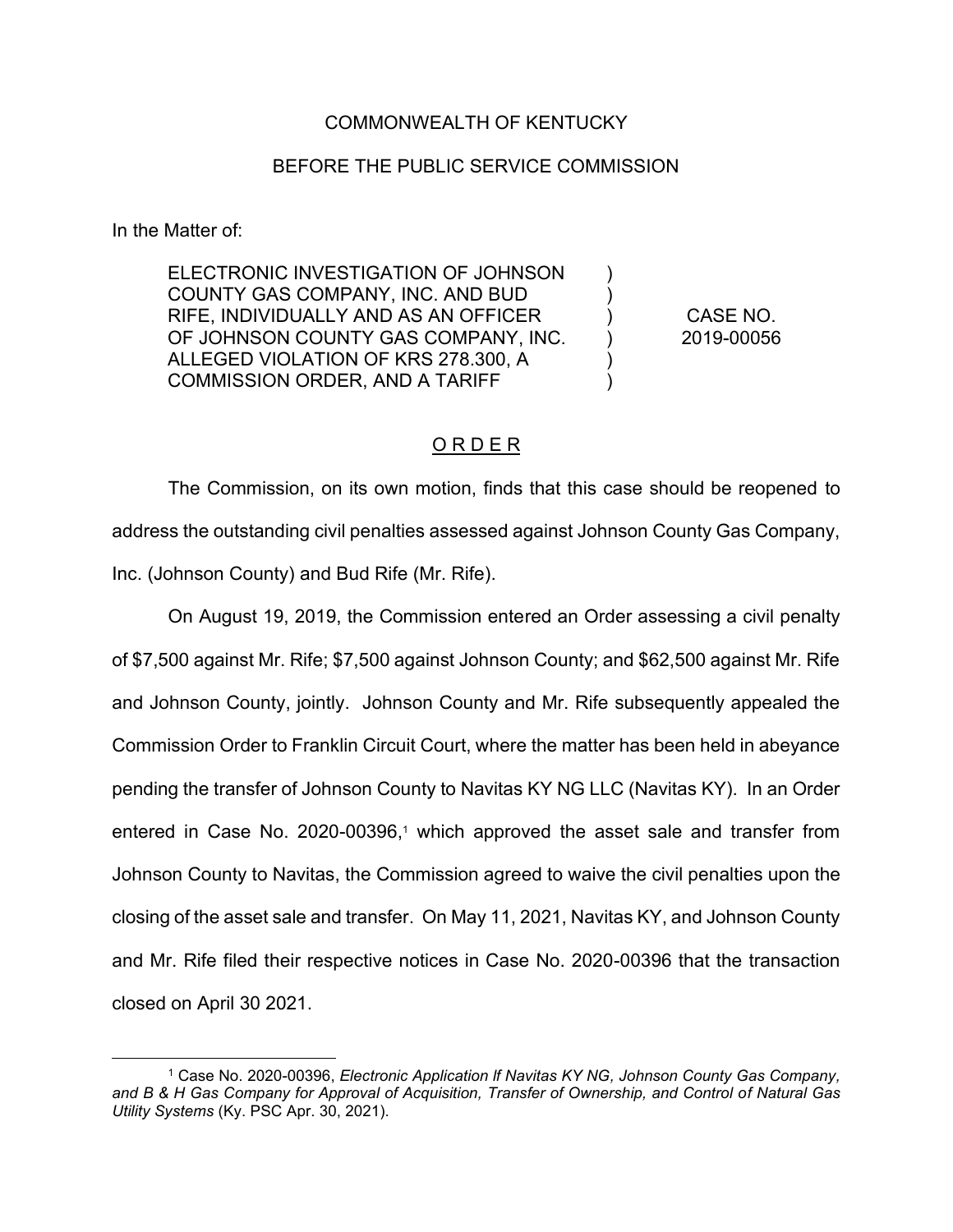Based on the above, the Commission finds that Johnson County satisfied the Commission's Order in Case No. 2020-00396, and therefore the civil penalties assessed against Johnson County and Mr. Rife should be waived and this case closed and removed from the Commission's docket.

IT IS THEREFORE ORDERED that:

1. This case is reopened to address the outstanding civil penalties assessed against Johnson County and Mr. Rife.

2. The civil penalties assessed against Johnson County and Mr. Rife in the Commission's August 19, 2019 Order in this proceeding are waived.

3. This case is closed and removed from the Commission's docket.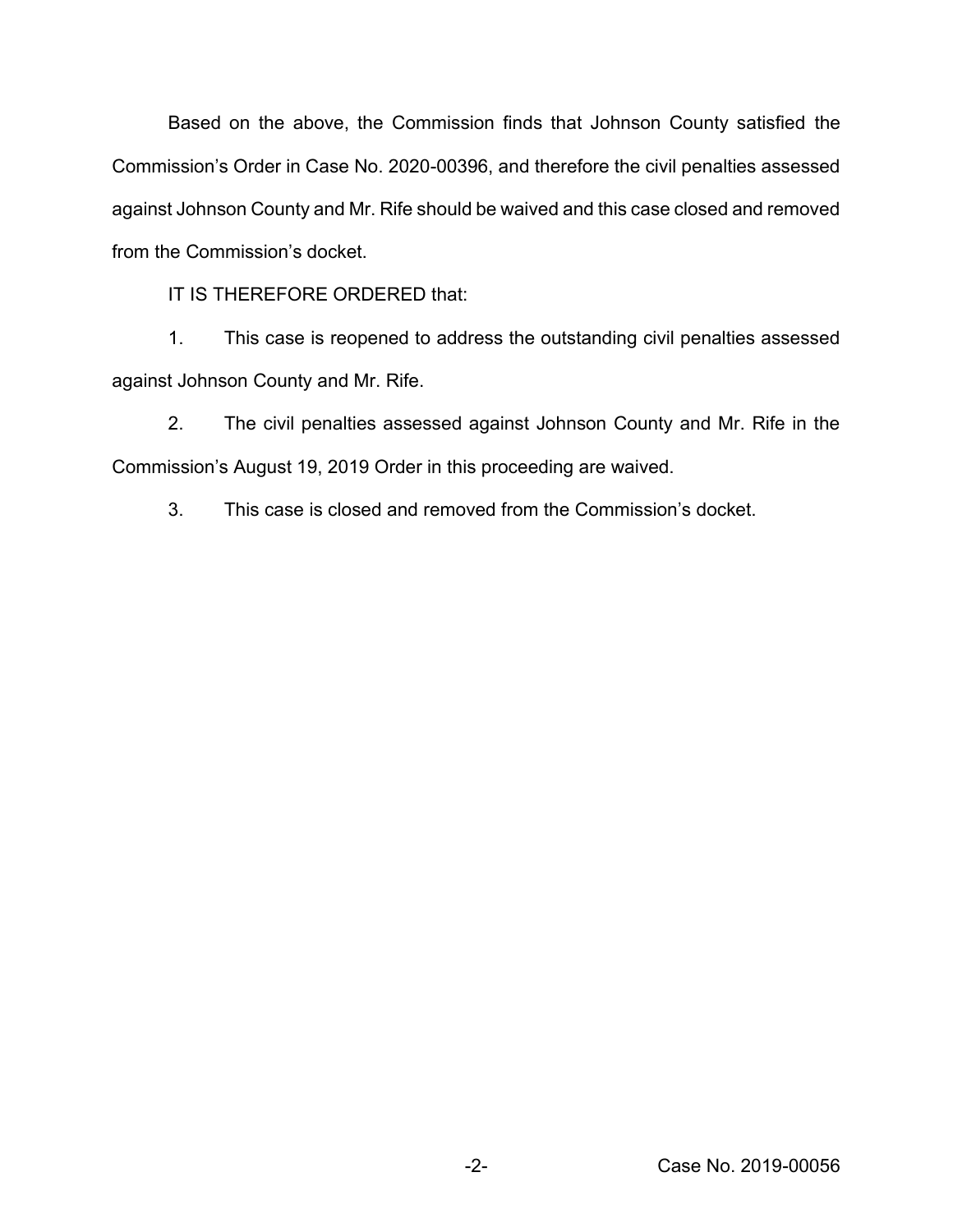By the Commission

Vice Chairman Kent A. Chandler did not participate in the deliberations or decision concerning this case.



ATTEST:

 $\bigwedge U$  for Executive Director for

î